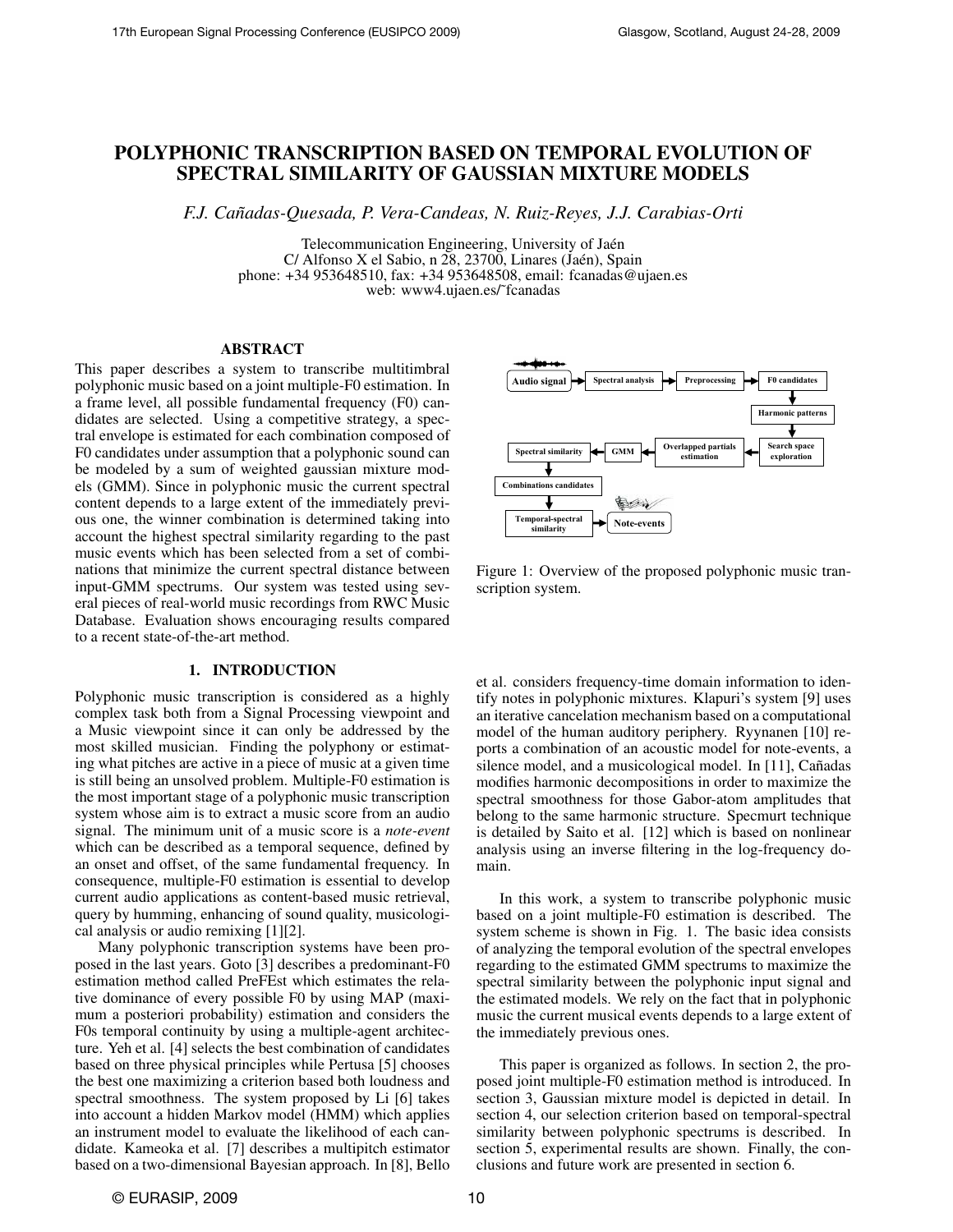#### 2. PROPOSED MULTIPLE-F0 ESTIMATION METHOD

The spectrum *X*(*k*) computed by the Short Time Fourier Transform (STFT) of the signal  $x(n)$  is detailed in eq. (1),

$$
X(k) = \sum_{d=-\frac{N}{2}}^{\frac{N}{2}-1} x(nh+d)w(d)e^{-j\frac{2\pi}{N}dk}
$$
 (1)

, where  $w(d)$  is a *N* samples Hamming window, a  $\frac{N}{4}$  samples time shift *h* and a sampling frequency *f s*. The size of the windowed frame is increased, by a factor of 8, using a zeropadding method to achieve better estimation of the new lower spectral bins [5].

# 2.1 Preprocessing

A preprocessing stage must be applied to the magnitude  $X(k)$ because often it contains a high amount of spurious peaks which obstruct each fundamental frequency extraction. The resultant spectrum,  $X_{th}(k)$ , is composed of significant spectral harmonic peaks which describes most of specific spectral characteristics of harmonic instruments which belong to. Our peak-picking algorithm is based on adaptive-per-frame threshold  $T_u$  which selects the most prominent logarithmically weighting peaks  $\bar{P}_m$  from  $X(k)$ . This thresholding, based on empirical tests using the University of Iowa Musical Instrument Samples [13], presents a good performance discriminating harmonic and noise peaks. The value  $\beta$  (see. eq. 2) is related to noise and weak-harmonics tolerance level.

$$
T_u = \beta \log_2 \bar{P}_m \tag{2}
$$

$$
X_{th}(k) = \begin{cases} |X(k)| & |X(k)| \ge T_u \\ 0 & |X(k)| < T_u \end{cases} \tag{3}
$$

#### 2.2 Selection of F0 candidates

Each F0 candidate represents a possible active pitch in the analyzed frame. A F0 candidate is whatever frequency bin *k* from  $X_{th}(k)$  whose frequency is located from C2 (65.4  $Hz$  or MIDI number 36) to *B*6 (1976.0 *Hz* or MIDI number 95) in a well-tempered music scale.

This system cannot detect a note-event with missing fundamental because does not exist its F0 candidate. We do not use information from musical instrument modeling to estimate octave note-events [14]. In our system, an octave 2F0 candidate can exist only if the amplitude of the octave fundamental is higher than 2 times the amplitude of the non-octave F0 candidate.

#### 2.3 Construction of spectral harmonic patterns

For each F0 candidate, a spectral harmonic pattern is estimated in the log-frequency domain. This log-domain exhibits the following advantage respect to linear-domain which minimizes the loss of harmonics due that spectral location of these ones regarding to its fundamental frequency is constant [12]. As consequence, a more accurate harmonic pattern construction is achieved to handle a major number of non-overlapped partials to resolve the overlapped partials.

 $H_{F_0}^O$  is defined as the harmonic pattern of linear fundamental frequency  $F_0$  and order *O*. The partial  $n^{th}$ , represented by the frequency bin  $k_{F_0}^n$ , is found searching the nearest frequency bin from non-inharmonicity harmonic within a spectral range  $U_{F_0}^n = [log_{10}F_0 + log_{10}n - log_{10}2^{\frac{1}{24}},$  $log_{10}F_0 + log_{10}n + log_{10}2^{\frac{1}{24}}$  ], that is, around  $\pm \frac{1}{2}$  semitone from the *n th* non-inharmonicity harmonic belonging to the fundamental frequency  $F_0$ . The partial  $n^{th}$  is considered as nonexisting partial if no frequency bin is found in  $U_{F_0}^n$  limits.

Our system establishes an upper frequency  $\tilde{F}_H$  to group partials belonging to a harmonic pattern. All spectral content located above *F<sup>H</sup>* is discarded because the magnitude of these partials is considered as negligible information.

#### 2.4 Search space exploration

The search space  $\psi$ , composed of all possible F0 candidates combinations  $C_{\psi}$ , increases exponentially when a new F0 candidate is added. The number of combinations can be seen as a Combinatorics without repetition problem where its size  $S_{C_{\psi}} = \sum_{n=1}^{P_{max}} C_m^n = \sum_{n=1}^{P_{max}} {m \choose n} = \sum_{n=1}^{P_{max}} \frac{m!}{n!(m-n)!}$ , being *m* the total number of candidates, *n* the number of simultaneous candidates at a time and *Pmax* the maximum polyphony considered in the analyzed signal. In order to reduce  $C_{\psi}$ , only the most *E* prominent harmonic patterns are considered (*Pmax*=*E*).

### 3. GAUSSIAN MIXTURE MODEL ESTIMATION

We assume that a polyphonic magnitude spectrum is additive, in other words, can be seen as a sum of GMM spectrums. *GMM*<sup> $O$ </sup><sub>*n<sub>t</sub></sub>* $(k)$  is a GMM model, related to  $n<sup>th</sup>$  combina-</sub> tion of F0 candidates within the search space  $\psi$  at the frame *t* using *O* normal gaussian functions (see eq. 4), weighted by amplitudes  $A_{F_0}^i$ , centered in frequencies determined by the spectral pattern  $H_{F_0}^O$  and a full width at half maximum *FWHM* equal to  $\frac{1.5 fs}{N} < \frac{4 fs}{N}$  in order to capture most of the energy belonging to a harmonic peak and avoid interference out of the window spectral main-lobe. The weights  $A_{F_0}^i$  (see eq. 5) belonging to a GMM model are composed of nonoverlapped  $A^j$  $F_{P_{V|OV}}$  and/or overlapped  $A_{F0_{OV}}^m$  partial amplitudes.

$$
GMM_{n_l}^O(k) = \sum_{i=1}^O A_{F_0}^i e^{(\frac{-2(k-k_{F_0}^i)Ln(2)}{FWHM})^2}
$$
(4)

$$
A_{F_0}^i = A_{F0_{NOV}}^j \bigcup A_{F0_{OV}}^m, \quad i = j \cup m \tag{5}
$$

Since non-overlapped partials are not interfered by other F0 candidates, their amplitudes  $A<sub>F</sub><sup>j</sup>$  $F_{V_{\text{NOV}}}$  are considered as credible information. From this information, we estimate overlapped partial amplitudes  $A^m_{F0_{OV}}$  by means of linear interpolation using the nearest neighboring non-overlapped partials, as in [5]. Fig. 2 shows the multitimbral magnitude spectrum of a frame composed of five instrument sounds from  $[13]$  ( $F0_1$  Tenor Trombone,  $F0_2$  Bassoon,  $F0_3$  Flute,  $F0_4$  Bb Clarinet and  $F0_5$  Eb Clarinet), and F0 candidates combinations using GMM spectrums estimated by our system. It can be observed that a correct multiple-F0 estimation increases the spectral similarity between input-GMM modeling.

#### 4. TEMPORAL-SPECTRAL SIMILARITY

Our assumption is that a current polyphonic music noteevent depends to a large extent of the previous one. Tak-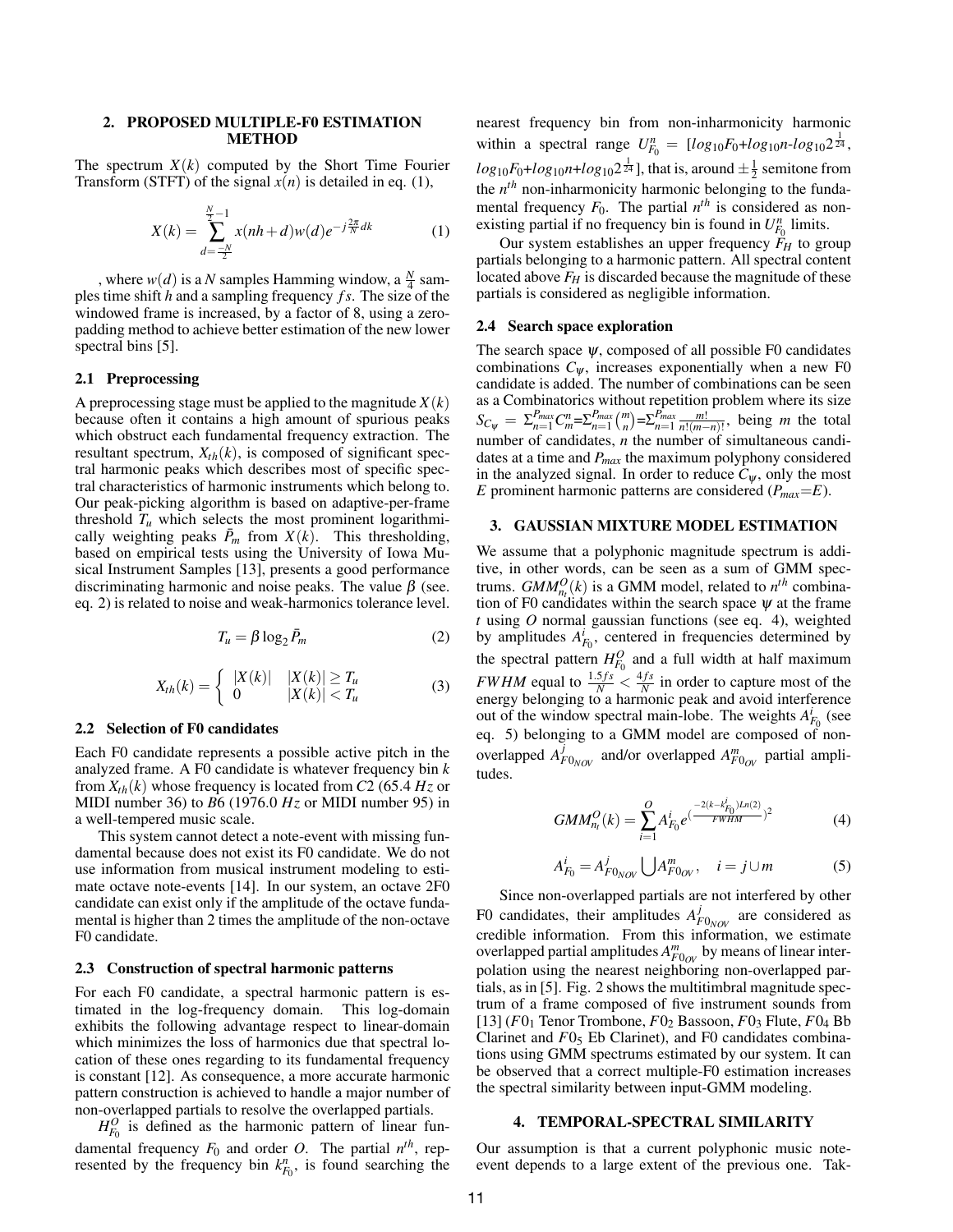

Figure 2: Magnitude spectrum *X*(*k*) (dashed line) of an analyzed frame and GMM combinations (solid line) estimated by our system. The input spectrum  $X(k)$  is composed of five different instrument sounds  $(F0_1^{MIDIS7} = 220.0 \text{ Hz},$  $F0_2^{MIDI63} = 311.1$  Hz,  $F0_3^{MIDI64} = 329.6$  Hz,  $F0_4^{MIDI78} = 740.0$ Hz and  $F0_5^{MIDI84}$ =1047.0 Hz). In top plot, GMM composed of one harmonic sound *F*01. In middle plot, GMM composed of two harmonic sounds  $F0_1 + F0_4$ . In bottom plot, GMM composed of four harmonic sounds  $F0_1 + F0_2 + F0_4 + F0_5$ .

ing into account  $C_{\psi}$  combinations of spectrums  $GMM_{n_t}^O(k)$ ,  $n \in [1, S_{C_{\psi}}]$ , instead of using spectral features of harmonic sounds as occurs in [4][5], our system attempts to replicate the input polyphonic signal. Therefore, we consider that the most likely combination *cwinner* will exhibit the highest spectral similarity regarding to immediately past music event. This combination *cwinner* is selected from a subset *Ccandidates*, where  $C_{candidates} \subset C_{\psi}$ , which minimizes the current spectral distance related to the current input spectrum  $X(k)$ . Next, our selection criterion is detailed.

#### 4.1 First stage. Similarity in spectral domain

Considering the temporal frame *t*, our system calculates the spectral Euclidean distance *DCn<sup>t</sup>* (see eq. 6) for each combination *n*. This spectral similarity attempts to explain most of the harmonic peaks present in the analyzed signal.

$$
DC_{n_t} = \sum_{k} (|X(k)| - GMM_{n_t}^O(k))^2, \quad n_t \in C_{\psi}
$$
 (6)

## 4.2 Second stage. Similarity in temporal domain

Spectral information is not sufficient to perform an accurate multiple-F0 estimation since it is common that part of a noteevent often is missed because of several reasons such as high polyphony, harmonic relations between overlapped partials or low energy notes-events. To overcome this problem, we assume that in polyphonic music a note-event depends to a large extent of the immediately previous one. In this way, we select a subset of combinations (*Ccandidates*) which minimize the spectral similarity regarding to the current analyzed frame. A temporal window of ϒ previous frames is considered in order to add temporal information. Temporal information allows to compare similarities between the last winner combinations and the *Ccandidates* combinations estimated in the current frame (see eq. 7).

$$
DP_{n_t}^{\Upsilon} = \prod_{\Upsilon} \sum_{k} (GMM_{n_t}^O(k) - GMM_{c_{winner_{t-\Upsilon}}^O(k)})^2 \qquad (7)
$$

where *nt*∈*Ccandidates*

# 4.3 Third stage. Combination of temporal-spectral similarity

The combination *cwinner* (eq. 9) is determined maximizing the temporal-spectral similarities, in other words, minimizing the distance  $DT_{n_t}^{\Upsilon}$ .

$$
DT_{n_t}^{\Upsilon} = DC_{n_t} DP_{n_t}^{\Upsilon}
$$
 (8)

$$
c_{winner} = \arg min_{n_t \in C_{candidates}} DT_{n_t}^{\Upsilon}
$$
 (9)

#### 5. EXPERIMENTAL RESULTS

Our system was tested using 5 excerpts of real-world monaural polyphonic music signals from RWC Music Database [15]. These excerpts represents 36% of evaluation test used in [12] which were chosen randomly. For each excerpt, approximately the first 20 seconds were selected for the analysis. The parameters used by our system are shown in Table 1. In order to minimize spurious events, we only consider events which present a significant musical time duration  $t > T_{min}$ .

| $fs$ (Hz)                 | 44100                                   |
|---------------------------|-----------------------------------------|
| $\overline{N}$ (samples)  | $\sqrt{4096} \approx (92.9 \text{ ms})$ |
| $h$ (samples)             | $1024 \approx (23.2 \text{ ms})$        |
| $\overline{O}$ (partials) | 12                                      |
| $F_H$ (Hz)                | 5000                                    |
| $E$ (candidates)          |                                         |
| $FWHM$ (Hz)               | 16                                      |
| $C_{candidates}$          | 5                                       |
|                           |                                         |
| $T_{min}(ms)$             |                                         |

Table 1: Parameters of the proposed system

The MIDI files, from RWC Music Database, used for the evaluation test have been manually corrected because present temporal inaccuracies regarding to onsets and offsets of the reference note-events which drastically decrease the estimated accuracy.

Accuracy measure was calculated in a frame level matching reference and transcribed events using the metrics proposed in [12]. In Table 2, we only present one accuracy measure because this one is the unique measure provided in [12]. In order to provide more helpful information about our system performance, additional error measures (total error *Etot*, substitution error *Esub*, miss error *Emiss* and false alarm error  $E_{fa}$ ) using the metrics proposed in [2] are depicted in Table 3. These last measures are more suitable for polyphonic music transcription because provide information about possible weaknesses of the evaluated system.

The results, in percentages  $(\%)$ , of comparing our system and a recent state-of-the-art system [12] are shown in Table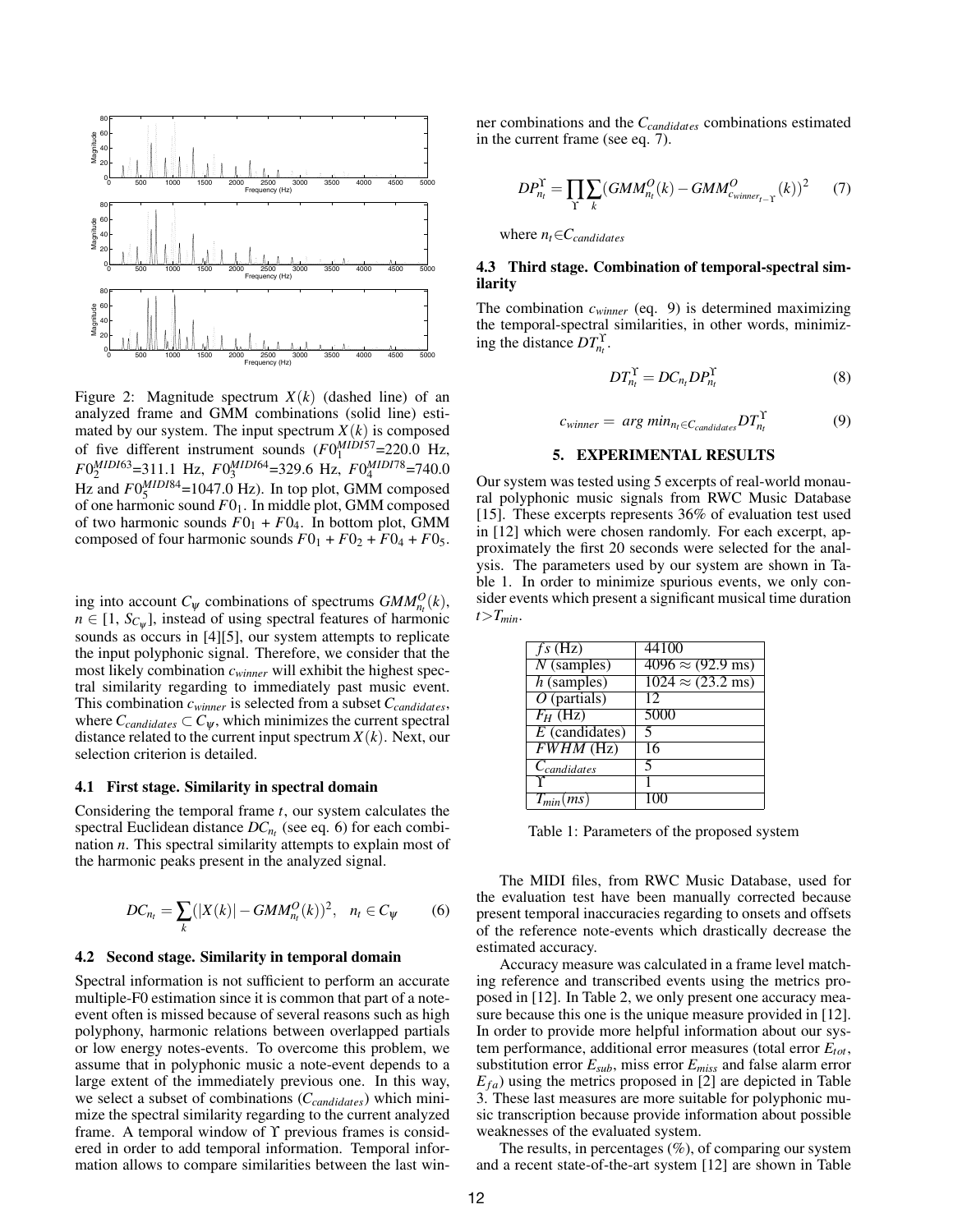

Figure 3: Polyphonic transcription of the first 20 seconds of two excerpts from RWC Music Database. *x-axis* indicates time in seconds. *y-axis* indicates MIDI events from MIDI number 36 to MIDI number 95. Each white and gray row represents a white and black key of a standard piano. Reference note-events (black rectangles) and transcribed note-events (white rectangles) are displayed.

| RWC identifier       | <b>Instruments</b> | Proposed | Specmurt [12] |  |
|----------------------|--------------------|----------|---------------|--|
| RWC-MDB-J-2001 No.7  | G                  | 69.6%    | 68.1%         |  |
| RWC-MDB-J-2001 No.9  | G                  | 68.8%    | $77.5\%$      |  |
| RWC-MDB-C-2001 No.35 | P                  | 61.1%    | 63.6%         |  |
| RWC-MDB-J-2001 No.12 | $F + P$            | 38.3%    | $44.9\%$      |  |
| RWC-MDB-C-2001 No.12 | $F + VI + VO + CE$ | 41.9%    | 48.9%         |  |
|                      | Average result     | 55.9%    | $60.6\%$      |  |

Table 2: Accuracy measure based on the metrics proposed in [12]. Specmurt analysis uses a  $\beta$ =0.2. Instruments: Guitar (G), Piano (P), Flute (F), Violin (VI), Viola (VO), Cello (CE)

|                      | Proposed |           |           |            |          |  |
|----------------------|----------|-----------|-----------|------------|----------|--|
| RWC identifier       | Acc:     | $E_{tot}$ | $E_{sub}$ | $E_{miss}$ | $E_{fa}$ |  |
| RWC-MDB-J-2001 No.7  | 69.6%    | 30.5%     | 8.2%      | 17.3%      | 5.0%     |  |
| RWC-MDB-J-2001 No.9  | 68.8%    | 31.2%     | 6.3%      | 14.1%      | 10.8%    |  |
| RWC-MDB-C-2001 No.35 | 61.1%    | 38.8%     | 8.4%      | 23.0%      | 7.4%     |  |
| RWC-MDB-J-2001 No.12 | 38.3%    | 61.7%     | 16.2%     | 44.4%      | 1.1%     |  |
| RWC-MDB-C-2001 No.12 | 41.9%    | 58.0%     | 15.2%     | 3.0%       | 39.8%    |  |

Table 3: Accuracy and error measures based on the metrics proposed in [2] regarding to the results shown in Table 2.

2. Our proposed system presents a promising performance since achieves an average accuracy of 55.9% versus 60.6% by Saito's system [12]. Moreover, our system is able to transcribe multitimbral polyphonic music because exhibits a robust behavior independently of the spectral characteristics of the harmonic instruments which compose the mixture signal. Table 3 suggests that most of the errors are due to miss noteevents. Fig. 3(a) and Fig. 3(b) indicate that most of reference note-events are correctly estimated while octave note-events are missed.

#### 6. CONCLUSIONS AND FUTURE WORK

This paper presents a system to transcribe polyphonic music based on a joint multiple-F0 estimation. The main idea consists of combining temporal and spectral similarities of GMM spectrums in order to replicate the polyphonic input signal under assumption that a current musical event depends to a large extent of the immediately previous one.

Our system shows encouraging results achieving an average accuracy of 55.9% versus 60.6% of a recent state-ofthe-art system [12]. Moreover, the proposed system is able to transcribe multitimbral polyphonic music because exhibits a robust behavior independently of the harmonic instruments which compose the mixture signal.

Our future work will be focused on a more accurate overlapped partials estimation to minimize misses due to octave events.

#### REFERENCES

- [1] Alonso, M., Richard, G. & David, B., "Extracting note onsets from musical recordings," In Proceedings of IEEE International Conference on Multimedia and Expo, Amsterdam, The Netherlands, 2005.
- [2] Poliner, G., Ellis, D., "A discriminative model for polyphonic piano transcription," EURASIP Journal on Advances in Signal Processing, vol. 8, pp. 19, 2007.
- [3] Goto, M., "A real-time music-scene-description system: predominant-F0 estimation for detecting melody and bass lines in real-world audio signals," Speech Communication, vol. 43, no.4, pp.311-329, September 2004.
- [4] Yeh, C., Robel, A., & Rodet, X., "Multiple fundamental frequency estimation of polyphonic music signals," in IEEE, Int. Conf. on Acoustics, Speech and Signal Processing (ICASSP), Philadelphia, USA, 2005.
- [5] Pertusa A., Inesta J.M., "Multiple Fundamental Frequency estimation using Gaussian smoothness," Proc.